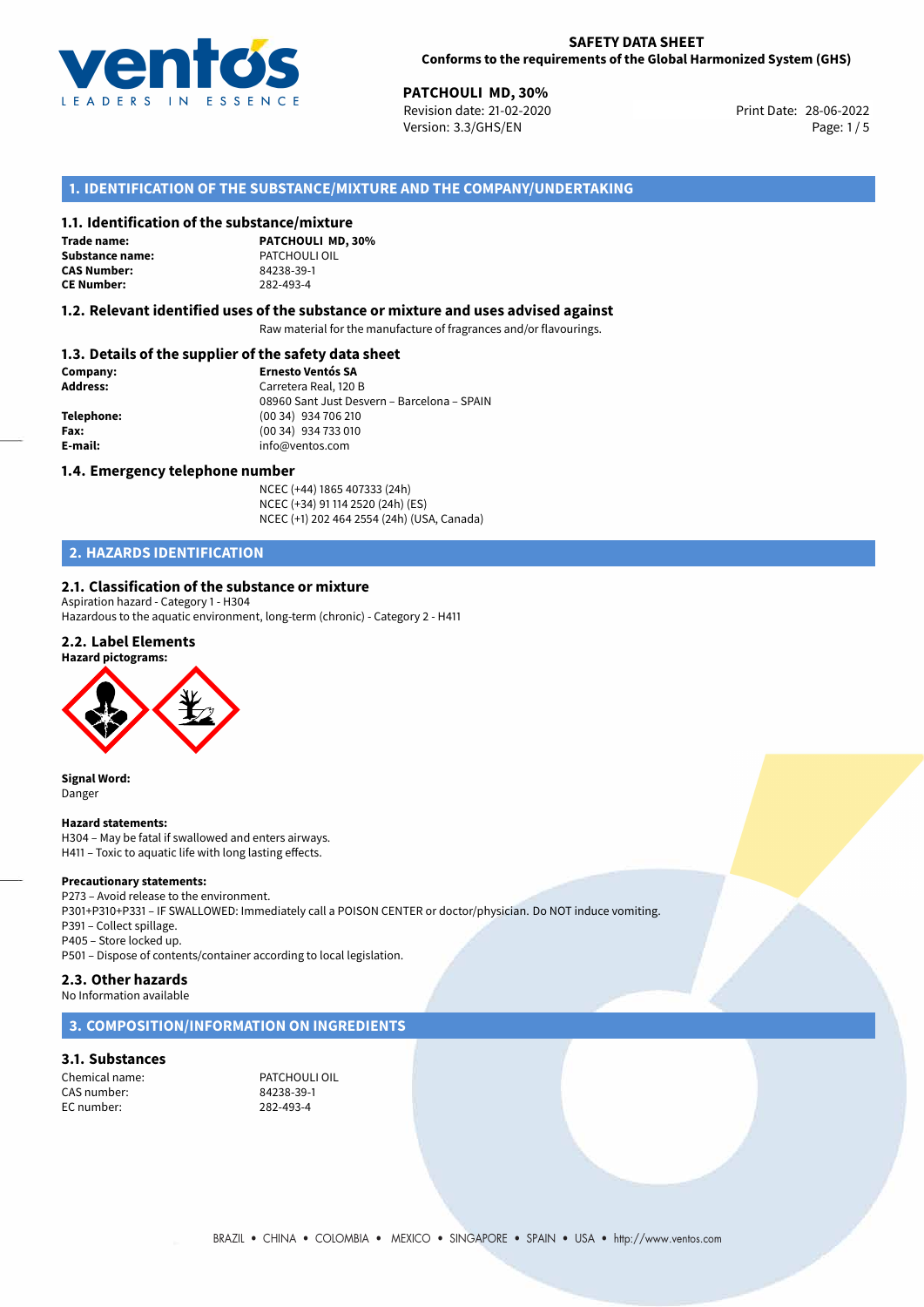

**PATCHOULI MD, 30%**<br>
Revision date: 21-02-2020 **Print Date: 28-06-2022** Version: 3.3/GHS/EN Page: 2 / 5

#### **Hazardous constituents:**

| <b>Chemical Name</b>                                       | % (w/w)   | CAS No<br><b>EC No</b>  | <b>Classification according to GHS</b>                                                                                 |  |
|------------------------------------------------------------|-----------|-------------------------|------------------------------------------------------------------------------------------------------------------------|--|
| I PATCHOULI OIL                                            | $\geq$ 50 | 84238-39-1<br>282-493-4 | Aspiration hazard - Category 1 - H304<br>Hazardous to the aquatic environment, long-term (chronic) - Category 2 - H411 |  |
| Can then full tout of the bound statements in continue 1C. |           |                         |                                                                                                                        |  |

[See the full text of the hazard statements in section 16.](#page-4-0)

### **3.2. Mixtures**

Not applicable.

# **4. FIRST-AID MEASURES**

#### **4.1. Description of necessary first aid measures**

| Ingestion:    | Rinse mouth with water.<br>Obtain medical advice.<br>Keep at rest. Do not induce vomiting.                                                           |
|---------------|------------------------------------------------------------------------------------------------------------------------------------------------------|
| Eye contact:  | In case of contact with eyes, rinse immediately with plenty of water for at least 15 minutes and seek medical advice.                                |
| Inhalation:   | Remove person to fresh air and keep at rest.<br>Seek immediate medical advice.                                                                       |
| Skin contact: | Take off immediately all contaminated clothing.<br>Thoroughly wash affected skin with soap and water.<br>Seek medical attention if symptoms persist. |

# **4.2. Most important symptoms and effects, both acute and delayed**

No information available.

#### **4.3. Indication of any immediate medical attention and special treatment needed** No information available.

# **5. FIRE-FIGHTING MEASURES**

# **5.1. Extinguishing Media**

Water spray, carbon dioxide, dry chemical powder or appropriate foam. For safety reasons do not use full water jet.

#### **5.2. Special hazards arising from the substance or mixture**

Known or Anticipated Hazardous Products of Combustion: Emits toxic fumes under fire conditions.

# **5.3. Advice for firefighters**

High temperatures can lead to high pressures inside closed containers. Avoid inhalation of vapors that are created. Use appropriate respiratory protection. Do not allow spillage of fire to be poured into drains or watercourses. Wear self-contained breathing apparatus and protective clothing.

# **6. ACCIDENTAL RELEASE MEASURES**

## **6.1. Personal precautions, protective equipment and emergency procedures**

Evacuate surronding areas. Ensure adequate ventilation. Keep unnecessary and unprotected personnel from entering. Do not breathe vapor/spray. Avoid contact with skin and eyes. Information regarding personal protective measures: see section 8.

#### **6.2. Environmental precautions**

To avoid possible contamination of the environment, do not discharge into any drains, surface waters or groundwaters.

#### **6.3. Methods and materials for containment and cleaning up**

Cover with an inert, inorganic, non-combustible absorbent material (e.g. dry-lime, sand, soda ash). Place in covered containers using non-sparking tools and transport outdoors. Avoid open flames or sources of ignition (e.g. pilot lights on gas hot water heater). Ventilate area and wash spill site after material pickup is complete.

#### **6.4. Reference to other sections**

Information regarding exposure controls, personal protection and disposal considerations can be found in sections 8 and 13.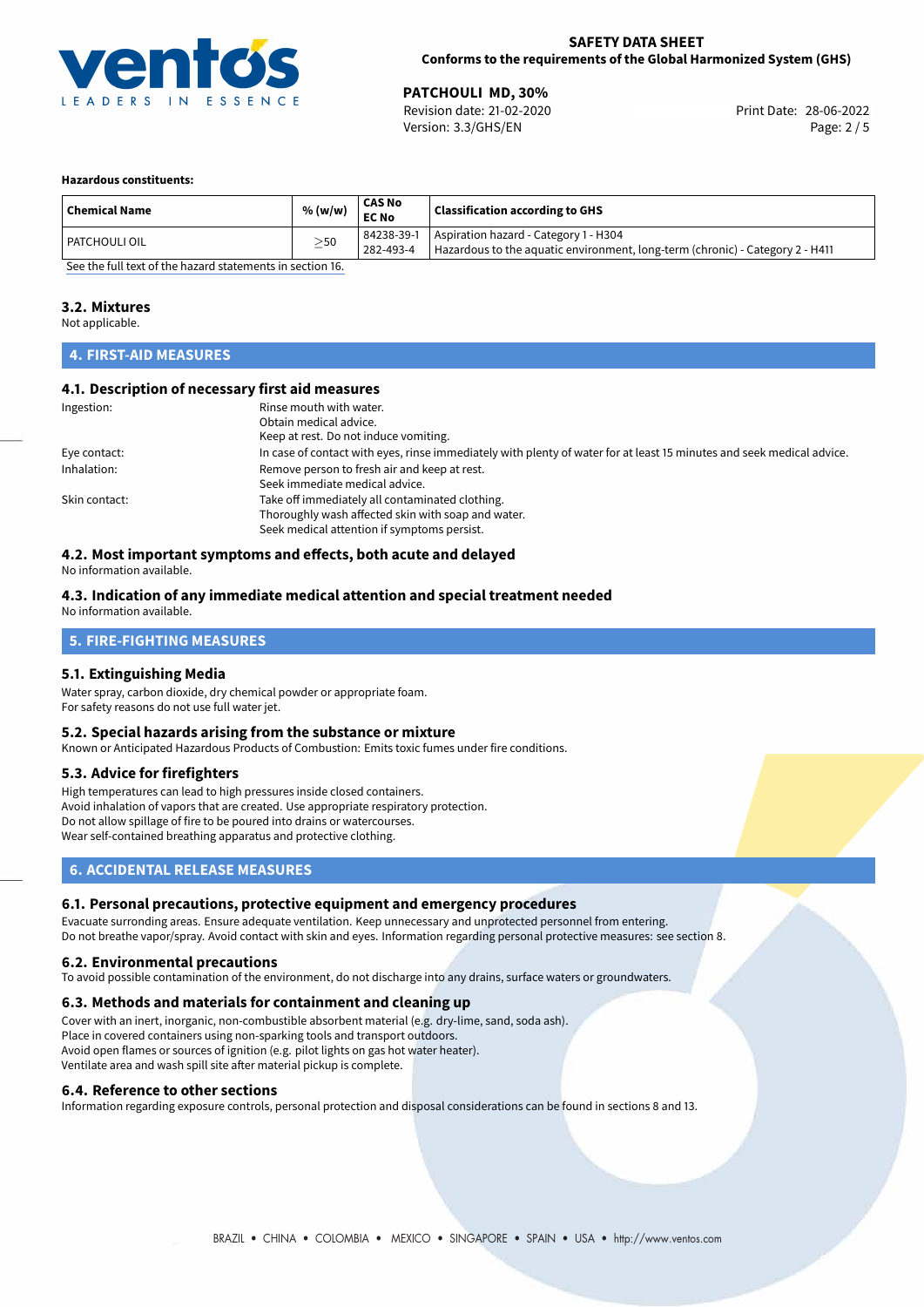

**PATCHOULI MD, 30%**<br>
Revision date: 21-02-2020 **Print Date: 28-06-2022** Version: 3.3/GHS/EN Page: 3 / 5

# **7. HANDLING AND STORAGE**

# **7.1. Precautions for safe handling**

Do not store or handle this material near food or drinking water. Do not smoke. Avoid contact with the eyes, skin and clothing. Wear protective clothing and use glasses. Observe the rules of safety and hygiene at work. Keep in the original container or an alternative made from a compatible material.

# **7.2. Conditions for safe storage, including any incompatibilities**

Store in tightly closed and preferably full containers in a cool, dry and ventilated area, protected from light. Keep away from sources of ignition (e.g. hot surfaces, sparks, flame and static discharges). Keep away from incompatible materials (see section 10).

## **7.3. Specific end use(s)**

No information available.

**8. EXPOSURE CONTROLS AND PERSONAL PROTECTION**

# **8.1. Control parameters**

Components with occupational exposure limits: None known.

#### **8.2. Exposure controls**

Measures should be taken to prevent materials from being splashed into the body. Provide adequate ventilation, according to the conditions of use. Use a mechanical exhaust if required.

#### **8.3. Individual protection measures, such as personal protective equipment**

| Eye/Face protection:             | Chemical safety goggles are recommended. Wash contaminated goggles before reuse.                                                            |
|----------------------------------|---------------------------------------------------------------------------------------------------------------------------------------------|
| Hand Protection:                 | Chemical-resistant gloves are recommended. Wash contaminated gloves before reuse.                                                           |
| Body protection:                 | Personal protective equipment for the body should be selected based on the task being performed and the risks<br>involved.                  |
| Respiratory Protection:          | In case of insufficient ventilation, use suitable respiratory equipment.                                                                    |
| Environmental exposure controls: | Emissions from ventilation or process equipment should be checked to ensure they comply with environmental<br>protection legislation.       |
|                                  | In some cases, filters or engineering modifications to the process equipment will be necessary to reduce emissions to<br>acceptable levels. |
|                                  |                                                                                                                                             |

# **9. PHYSICAL AND CHEMICAL PROPERTIES**

# **9.1. Information on basic physical and chemical properties**

| Appearance:                            | Liquid                    |
|----------------------------------------|---------------------------|
| Colour:                                | Conforms to standard      |
| Odour:                                 | Conforms to standard      |
| Odour theshold:                        | Not determined            |
| pH:                                    | Not determined            |
| Melting point/freezing point:          | Not determined            |
| Boling point/boiling range $(°C)$ :    | Not determined            |
| Flash point:                           | $100^{\circ}$ C           |
| Evaporation rate:                      | Not determined            |
| Flammability:                          | Not determined            |
| Lower flammability/Explosive limit:    | Not determined            |
| Upper flammability/Explosive limit:    | Not determined            |
| Vapour pressure:                       | Not determined            |
| Vapour Density:                        | Not determined            |
| Density:                               | $0,95-0,965$ g/mL (20°C)  |
| Relative density:                      | $0,95-0,965(20^{\circ}C)$ |
| Water solubility:                      | <b>INSOLUBLE IN WATER</b> |
| Solubility in other solvents:          | <b>SOLUBLE IN ETHANOL</b> |
| Partition coefficient n-octanol/water: | Not determined            |
| Auto-ignition temperature:             | Not determined            |
| Decomposition temperature:             | Not determined            |
| Viscosity, dynamic:                    | Not determined            |
| Viscosity, kinematic:                  | Not determined            |
| Explosive properties:                  | Not determined            |
| Oxidising properties:                  | Not determined            |
|                                        |                           |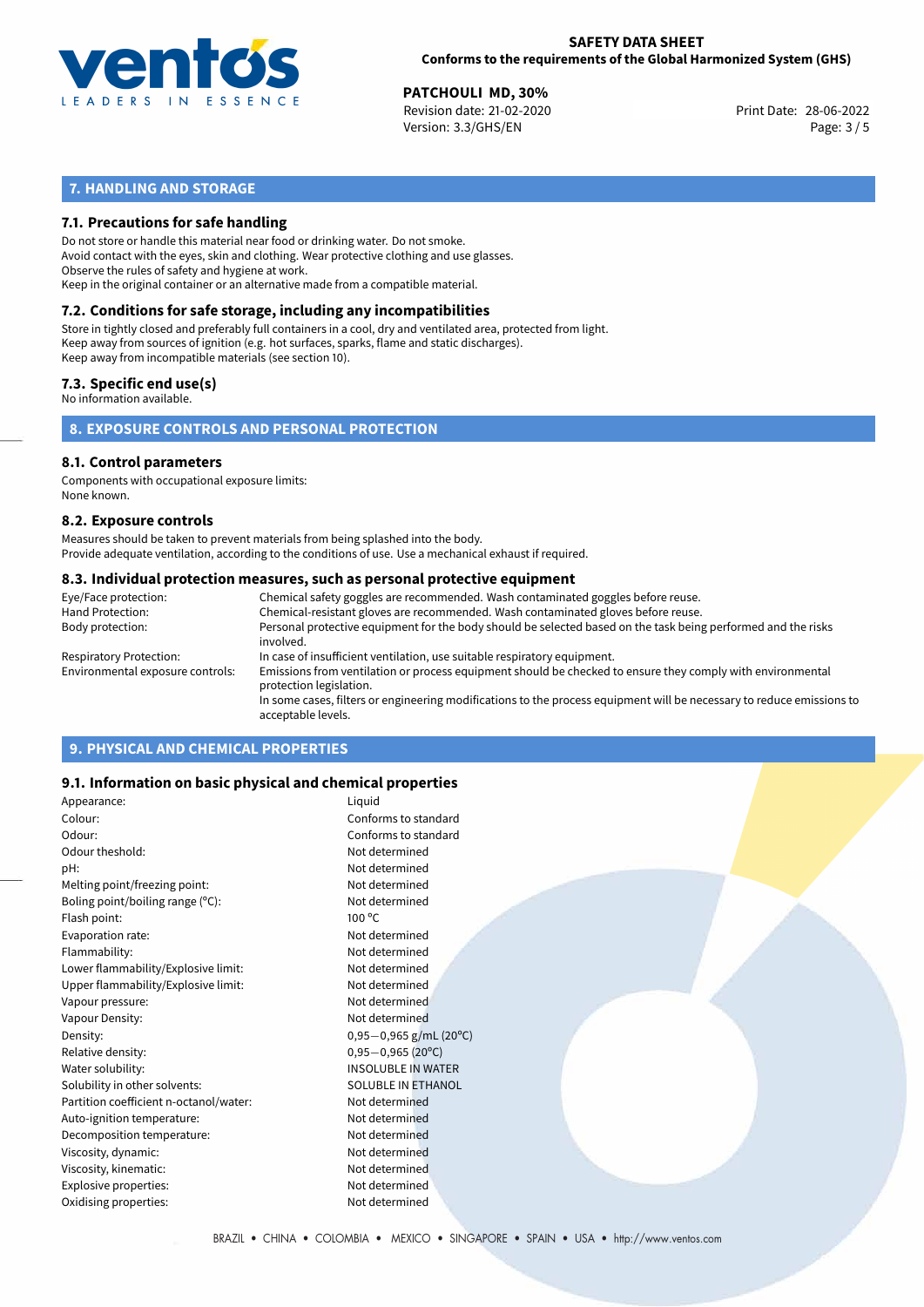

**PATCHOULI MD, 30%**<br>
Revision date: 21-02-2020 **Print Date: 28-06-2022** Version: 3.3/GHS/EN Page: 4 / 5

# **10. STABILITY AND REACTIVITY**

# **10.1. Reactivity**

No hazardous reactions if stored and handled as prescribed/indicated.

### **10.2. Chemical stability**

The product is stable if stored and handled as prescribed/indicated.

#### **10.3. Possibility of hazardous reactions**

No hazardous reactions if stored and handled as prescribed/indicated.

#### **10.4. Conditions to Avoid**

Conditions to Avoid: Excessive heat, flame or other ignition sources.

#### **10.5. Incompatible materials**

Avoid contact with strong acids and bases and oxidizing agents.

#### **10.6. Hazardous decomposition products**

During combustion may form carbon monoxide and unidentified organic compounds.

# **11. TOXICOLOGICAL INFORMATION**

| <b>Acute toxicity</b>             | Based on the data available, the criteria for classification are not met. |
|-----------------------------------|---------------------------------------------------------------------------|
| <b>Skin corrosion/irritation</b>  | Based on the data available, the criteria for classification are not met. |
| Serious eye damage/irritation     | Based on the data available, the criteria for classification are not met. |
| Respiratory or skin sensitisation | Based on the data available, the criteria for classification are not met. |
| <b>Germ cell mutagenicity</b>     | Based on the data available, the criteria for classification are not met. |
| Carcinogenicity                   | Based on the data available, the criteria for classification are not met. |
| <b>Reproductive toxicity</b>      | Based on the data available, the criteria for classification are not met. |
| <b>STOT-single exposure</b>       | Based on the data available, the criteria for classification are not met. |
| <b>STOT-repeated exposure</b>     | Based on the data available, the criteria for classification are not met. |
| <b>Aspiration hazard</b>          | May be fatal if swallowed and enters airways.                             |

# **12. ECOLOGICAL INFORMATION**

### **12.1. Toxicity**

**Assessment:** Toxic to aquatic life with long lasting effects. **Experimental/calculated data:** No information available.

**12.2. Degradability** Biodegradation : 64%. (OECD 301 F).

#### **12.3. Bioaccumulative potential** No information available.

**12.4. Soil mobility** No information available.

# **12.5. Other adverse effects**

See also sections 6, 7, 13 and 15 Do not allow to get into waste water or waterways.

# **13. DISPOSAL CONSIDERATIONS**

#### **13.1. Waste treatment methods**

Dispose of in accordance with national and local environmental regulations.